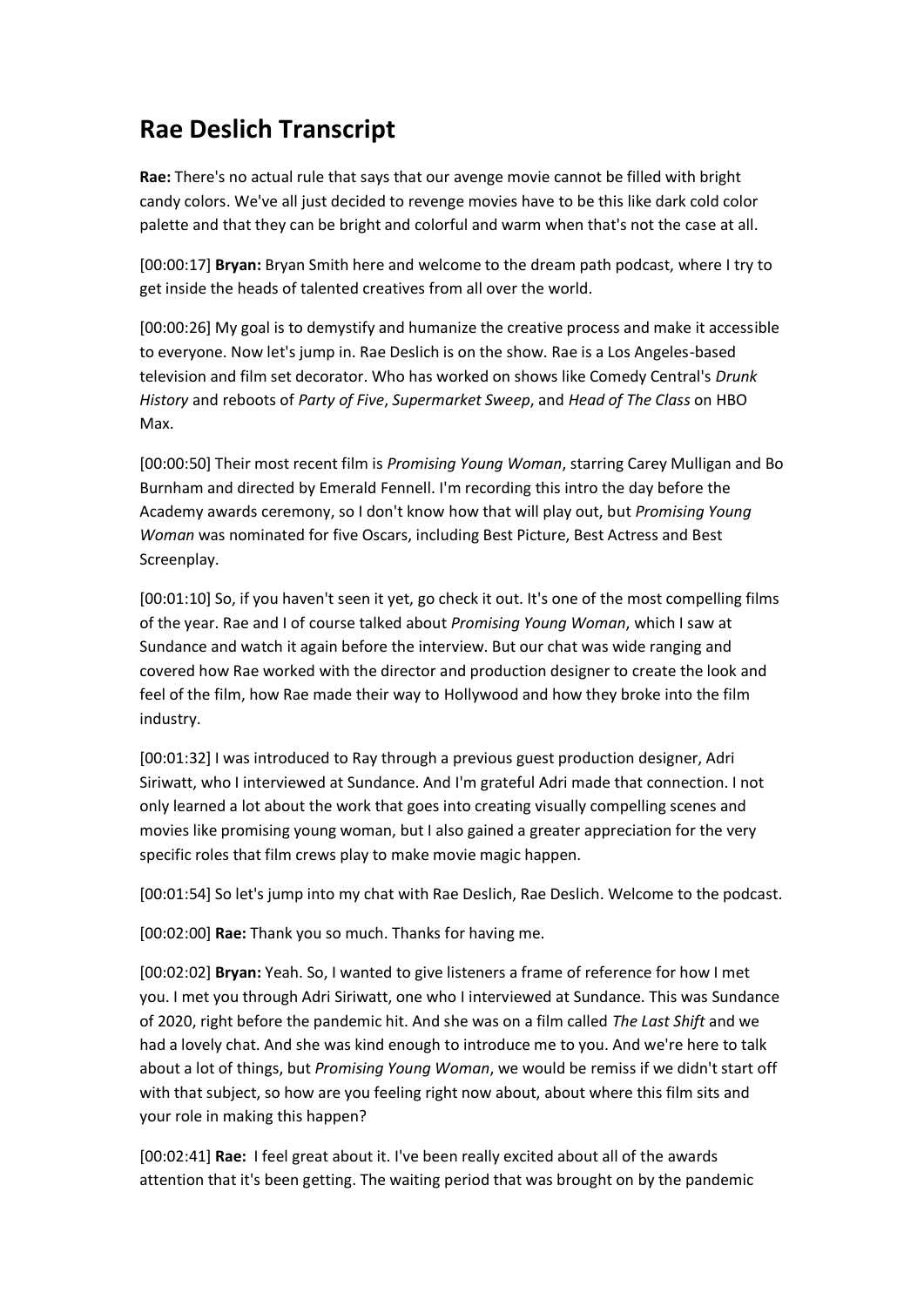was really hard, you know, because of course it was supposed to come out in theaters, I think in April of 2020. And, you know, premiered at Sundance and everyone was really excited about it and they were talking it up like crazy.

[00:03:04] And then the pandemic hit, and movie theaters shut down and we were like, "great, is this movie ever going to come out then?" And eventually they made the decision to just put it out on streets so that they didn't, you know, lose their steam completely. Also I think there was some like awards, eligibility stuff that made them choose to put it out right before the end of the year.

[00:03:27] But yeah, a lot of people have seen it, and a lot of people are talking about it. And a lot of people are actually noticing like the design and the decor in it, which is really nice because very often the, the average audience and the average viewer, all of that stuff happens very subconsciously for them, but on this one, people actually calling it out and being like, well, like the color palette, you know, noticing it at their level of comprehension, which is, you know, which is great. That's what you can ask for.

[00:03:53] **Bryan:** That's fantastic. And I, you know, I saw promising young woman at Sundance and I interviewed the film composer, Anthony Willis there as well, and what I noticed about the set decoration and the color palette was there was a juxtaposition between the subject matter and the colors. And you're right, it is, it is subconscious to some degree, but I think in this film, it is a lot more obvious than others because of just how dark it is. I mean, this is a really dark film and the juxtaposition of the dark subject matter with these vibrant colors and especially in the pharmacy scene and the coffee shop scenes in the costume design too. It really creates. I the way I framed it with Anthony Willis, I think is, is kind of unsettling for the audience. You're kind of like unmoored to where, how are you supposed to feel about this scene or how are you supposed to feel about?

[00:04:50] **Rae:** Yeah, funny thing, I don't think that every viewer has that reaction to it because. So, I am a weak person and I read like Twitter comments about the movie. And, I've noticed that a lot of like millennial women respond very positively to the color palette and they're less put off by the mismatch between the subject matter and the color palette, then I think probably a lot of men are because to them it feels very natural and it brings out, two sort of truths that I've been pointing out, about the color palette in a lot of like designbased-interviews is, you know, colors are socialized. Like there's nothing inherent about them that makes them that way. There's nothing inherent about red, that makes it an angry color. It's culturally socialized to be that right. So, there's nothing about blue and pink that makes them inherently light, friendly, happy colors, that's just what we've assigned them to be. So, there's nothing really, there's no actual rule that says that a revenge movie cannot be filled with bright candy colors. We've all just decided that revenge movies have to look like *Memento* for some reason, and be like no shade to, you know, Nolan movies or that color palette in general, but it was decided that revenge movies have to be this like dark cold color palette.

[00:06:16] **Bryan:** Right.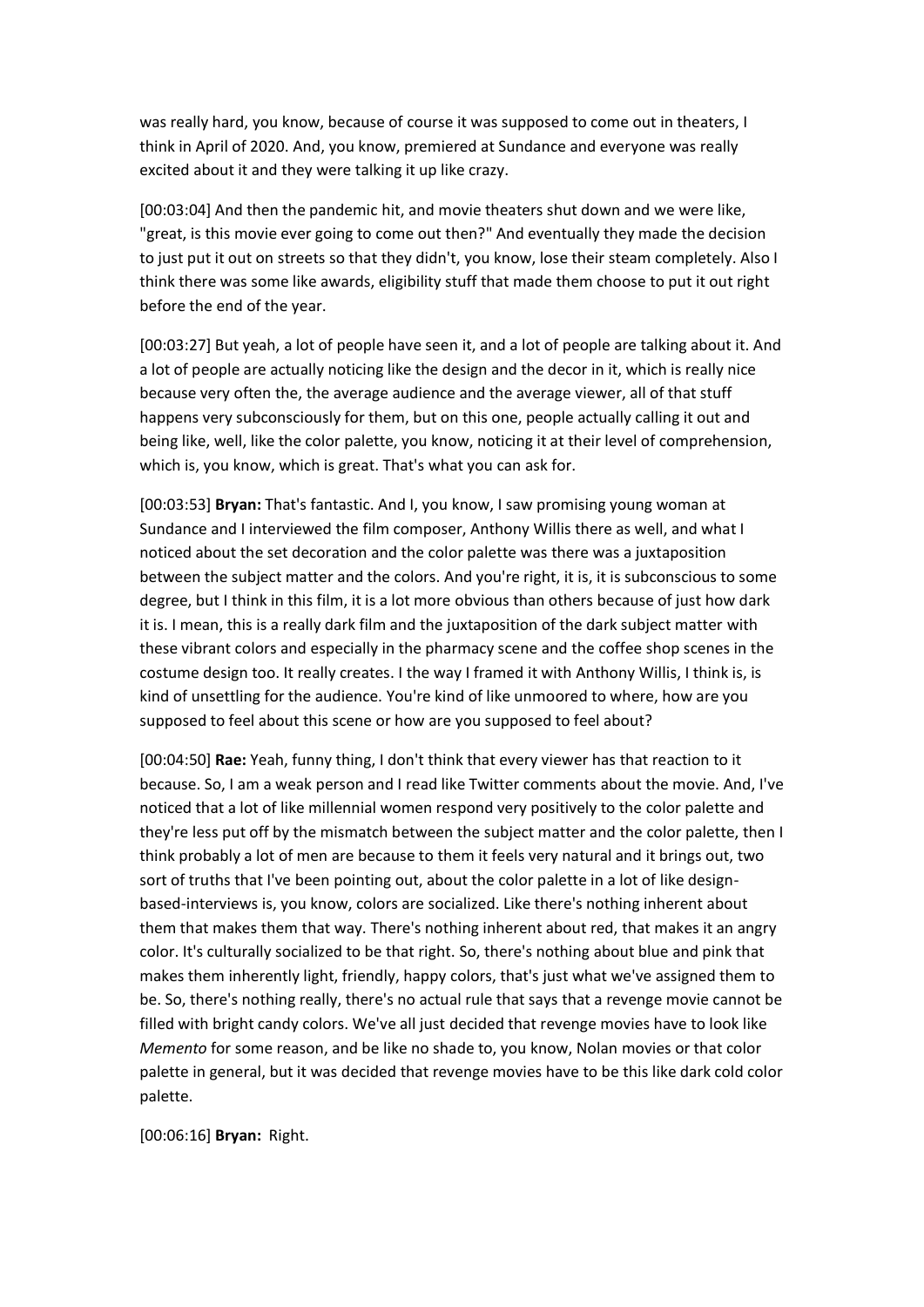[00:06:16] **Rae:** And that they can be bright and colorful and warm when that's not the case at all. And the other sort of truth to it is, is like the whole movie is it's very much from Cathy's perspective and people don't change when something traumatic happens to them, even if you'd like to blue and pink before something traumatic happens, you still like blue and pink.

# [00:06:42] **Bryan:** Right.

[00:06:42] **Rae:** You know, there may be things in your life that changed, but you know, uh, you don't, it's not like *Alias*, you don't just like throw out all of your colorful clothing and only wear black leather. You do it, whatever. However, you deal with, you know, what's happening to you, you do it your way, and so like, if you, as Cassie is like a 30 something woman who grew up in the nineties and has this very like millennial pink world and millennial pink, like aesthetic in her head. Like they're going to keep it. You're just going to like commit revenge with that color palette.

[00:07:16] **Bryan:** I think another way that it's been approached before is like with Quentin Tarantino and the *Kill Bill* movies, you almost have like this comic book, color palette, and a comic book type of violence and, you know, heightened violence that almost becomes comic.

[00:07:32] But this is different. This is almost like a romcom type of color palette and it's so pleasant and fun. And Bo Burnham is so funny and it's like, you're you have this sense of hope and optimism for this woman who's damaged and traumatized. But you know, when you say women react more positively to the color palette than men, I still reacted positively the film, I loved the film, and I also love the fact that- what I love about art and what I think makes art good. If it's possible to even have that judgment about art, but we all know what we like when we see it. I like to have questions. I like to wonder things as I'm watching and after I'm watching the film.

[00:08:15] Asking myself questions. How do I feel about this? How did this make me feel? And I don't like going through a movie like, "Oh, this is just your standard. Three-act romcom. Where at the end, the guy gets the girl or whatever the outcome is. This one really makes you think. And I think it purposefully Emerald Fennell just does a fantastic job in these scenes with these dates that she goes on and making you queasy.

[00:08:45] I mean, you're at, at first, you're kind of like, "Oh, this is going to be, you know, a date" and then it gets dark and it's such an important film for that reason is that it makes you feel things and see things that have never really been told before in this way.

[00:08:59] **Rae:** Yeah. I weirdly, I started reading the script on a plane because I was out of town the weekend before my job interview for the movie.

[00:09:07] And I got just to the end of this, I can't imagine we can talk about this movie without giving spoilers away. But I got just to the end, nearly the end of the first encounter, the Lumber's jazz and, you know, made me sick to my stomach because I was just like, "Oh my God, this is just going to be, you know, some other very trashy, you know, exploitative like masquerading as a rape prevention film" and made me sick, thinking about all of the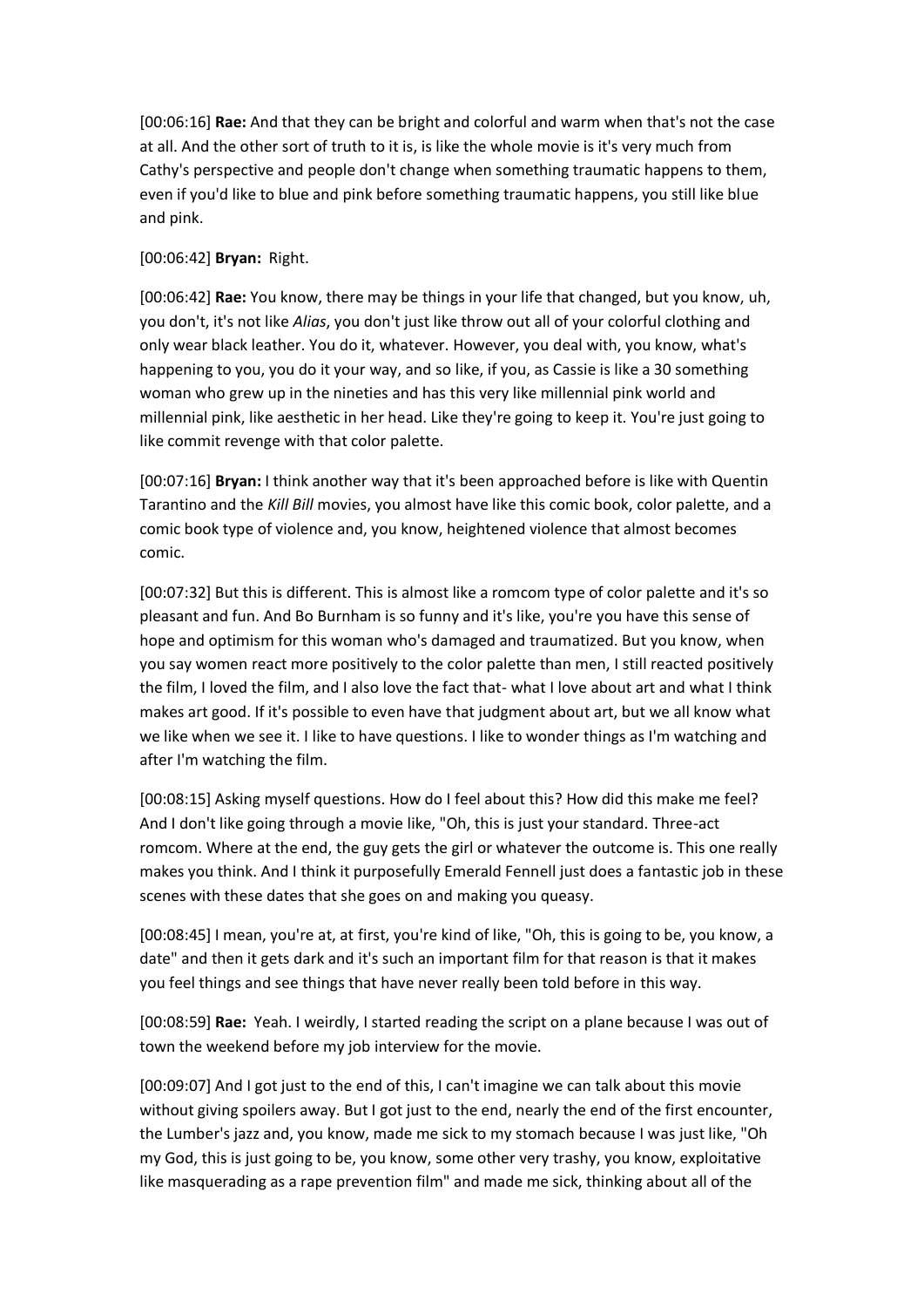things that are going to happen in the movie and that I'm going to have to experience by reading it and.

[00:09:39] And then I had to like switch planes in the middle of reading the script. And it was real weird. Cause I was just trying to like go through the, you know, all the, the minutia of like getting off a plane, like buying a bottle of waters, like getting on a plane, getting seated all the while I just have this like cloud of the script for *Promising Young Woman* over my head and then I opened it back up and it just like took off, you know, completely weird direction so that the reading, the script itself was an experience on its own.

[00:10:09] **Bryan:** So, when you read the script, you're looking at the story, you're looking at the characters and the subject matter. What were you thinking independently before talking to Emerald about the color palette and the set decoration?

[00:10:22] **Rae:** To be honest, I really had no idea of what we were going to do with this movie to start off with. I, you know, I read a dark movie about a serious topic, and I thought it was all gonna be, you know, dark blues and de-saturated colors and, you know, cold gritty locations. And then I remember walking into the art department office for my interview and just being like, what is this? Because, you know, as Adri has explained, you know, her previous interview with you. What we do in our department officers is we just plaster the place with reference materials, you know, boards for the set inspiration, photos of possible things we want to use, even like the logo, you know, as it gets worked on. And it was just like bright and warm, and there was like pink and blue and yellow everywhere. And I was like, "this is crazy, what are we doing?" And then, you know, it's part of my interview, the production designer and the art director explains Emerald's concept for the production design. And I was just blown away, you know? Cause it's really, it's not anything that we've ever seen before, it's not anything I've done before to just so strongly present, like both of these things. This dark narrative and these bright colors and just put them together forward equally and kind of like make the viewer reconcile them both. It's very bold.

[00:11:48]**Bryan:** Sounds very intentional on Emerald's part.

[00:11:51] **Rae:** Absolutely. And I think everything in this movie was intentional.

[00:11:54] You know, some projects, you know, you can look at a couch and be like, I don't know why was it that couch? But honestly, everything on this movie was so thoughtfully chosen. Emerald had a lot of strong opinions. So, you can just directly attribute so many of the choices in the movie to her, but then she was even decisive enough that if he didn't have an opinion, she would say, well, what's your opinion.

[00:12:19] You know, tell me what you think. And we would always have, you know, justification. We could say like, well, I think it should be kind of like a boring piece of art in Ryan's house. Cause he sort of lives the unexamined life. You know, maybe he didn't even buy the art, maybe it just, maybe the house was furnished by like a corporate staging company or it was apartments furniture or whatever.

[00:12:41] And she'd be like, "yeah, I like that. That's great. Go with that." You know, she was very clear on the things that she had answers for and the things that she didn't. She was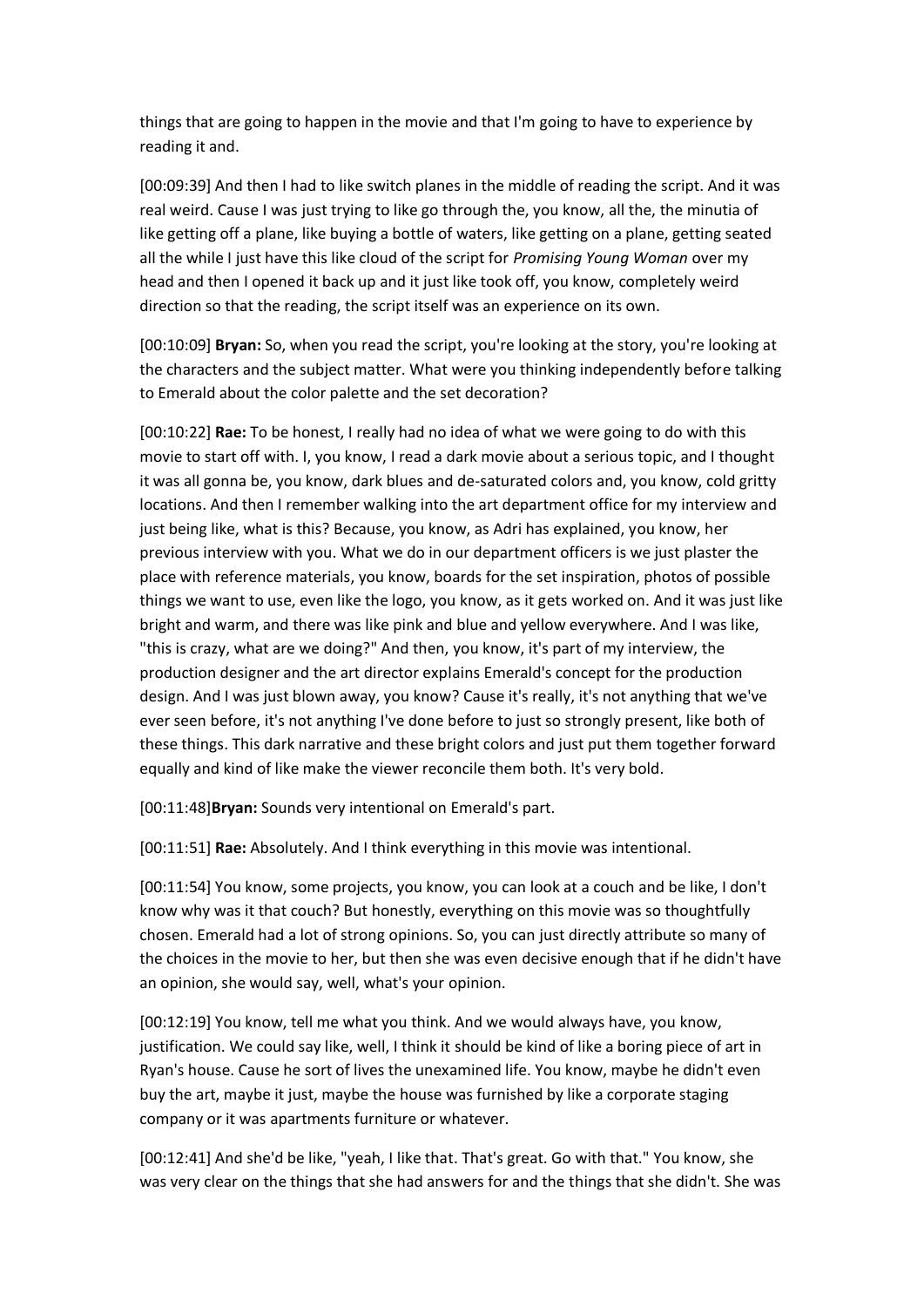very open to hearing somebody else's ideas and justifications and trusting us, you know, because we're design professionals. So, you know, you would tell her, like, I think it should be this. And she'd be like, that's great. I believe you.

[00:13:03] **Bryan:** Yeah. So, she has humility as the person who controls, literally everything. She still has that humility to listen to others and incorporate their ideas and recognize when she doesn't have all the answers.

[00:13:15] **Rae:** Yeah, and she really trusts, you know, the people that she's hired, which sounds like a crazy thing, but it doesn't always happen.

[00:13:21] You know, she, she trusts that if you're doing this job, then you know what you're talking about and that, you know, you have good reasons for making the choice that you do. And that kind of trusting your department has, is just it's wonderful.

[00:13:34] **Bryan:** Before I ask you this next question, I have to ask you about the giant bird behind you, or what is that and what is that?

[00:13:43] **Rae:** So, that's a costume that my spouse and I built together. It's an Owlbear, which is a monster from like vintage, Dungeons and Dragons. And we're both giant nerds. And we just built this costume for like a costume ball one year, and then, you know, you need somewhere to keep it, so it's on a mannequin and that was where it lived. And then this year of a million zooms happened and we were just like, well, I guess this is where he lives now. This is my house behind me. There's a lot of taxidermy and things like that in it, so that gives people something to look at during zoom meetings.

[00:14:21] **Bryan:** Well, I can definitely tell you're a set decorator by just looking in the background. It's not just the bird costume, but there's all kinds of interesting things in a spiral staircase. Going back to, your work on *Promising Young Woman*, Michael Perry was the production designer. How did you work with Michael on this film? And the reason I'm specifically asking you this question is that in your IMDB bio there's a list of credits for set decorator, a list of credits for art department and then art director, and then production designer. And I went through this with Adri a little bit, but I'm still a little confused about how all of these folks work together in terms of the roles that they play on a film.

[00:15:03] **Rae:** It is a fairly complex, you know, sort of pyramid structure, the best easiest one to remember is that the production designer is the boss of the arts department, you know, they're at the very top. And from then it just sort of turns into like a tree structure below that, where everybody takes on, you know, certain little areas of, you know, of work in the movie.

[00:15:24] And, you know, you've noticed that I've done a bunch of different jobs and, you know, on a bigger or smaller film, the work can be like bigger or smaller sized production designed movies that were smaller or I've, you know, been a, a set decoration shopper on projects that were much bigger. You know, your position kind of moves up and down, like with the waterline.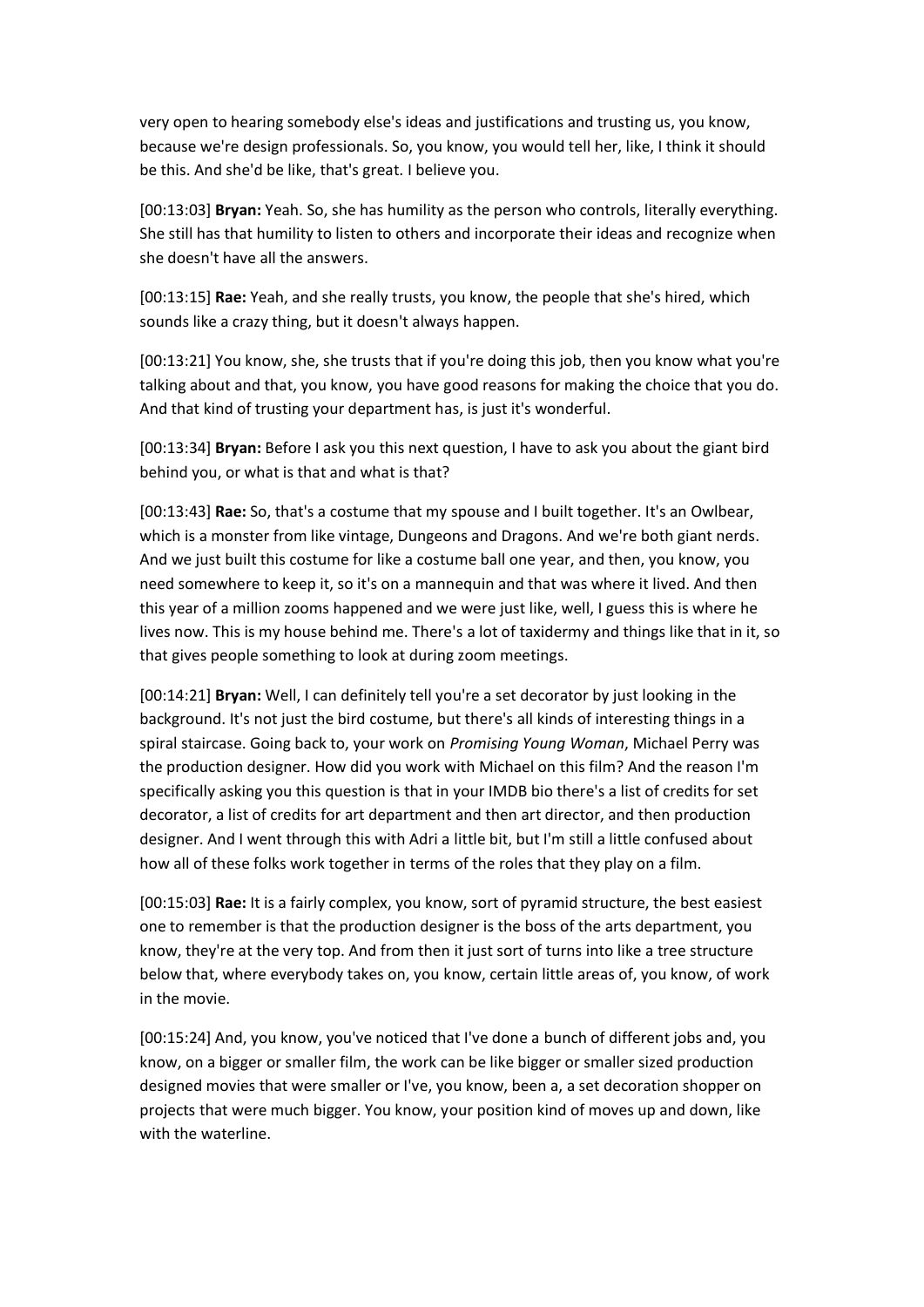[00:15:47] And then also, like IMDB records, everything you ever did ever. So, a lot of those credits are like 20 years old. As a set decorator what I do is I often say everything from the walls outwards, so not the wall coverings or the set walls, because that's the art director and the construction department, but, you know, drapery rugs furniture. If you're in say a commercial or an industrial setting, it's all of the trash or all of the factory pieces, or, you know, the kitchen equipment in an industrial kitchen, or, if you're in a restaurant, it's all of the little fixtures that make it feel like a restaurant, like the exit signs or, you know, the wall vents, or the commercial, fire, signage, stuff like that. It's, it's really anything on screen that isn't a wall or a prop, because of course the prop master has their own little kingdom over there. Yeah, and so, you know, dividing up the work. Is a big part of it. There's classic lines that things go on and it can change from country to country too. Like, you know, so like UK art departments are a bit different from the US art department. And sometimes there are things that are kind of in between, you know, like there might be a piece of futuristic computer, whatever, in a sci-fi movie and depending how big it is or whether, or not have, has to get fabricated, you know, the prop master and myself will sit down and we'll say, is that you or is that me?

[00:17:14] **Bryan:** Hmm.

[00:17:15] **Rae:** There's always a lot of like is that you or is that me?

[00:17:18] **Bryan:** On an indie film, you probably have to wear a lot of hats in the art department and maybe on a TV set, like *Drunk History*, the roles are a little more defined and everybody knows what their lane is and maybe bigger studio movies, the same thing, but on indie films, do you, are you forced to, because of budget, just wear more hats in the art department and do more under one title.

[00:17:42] **Rae:** Yeah, to some extent there is such a thing as low budget television as well. So, *Drunk History* was not the biggest of TV shows, to be honest. You know, we had certain limitations, like we didn't have the construction department because we didn't have, you know, the budget or the time for that. So, I would say the same problems, afflict, you know, like smaller TV shows as a flick, indie films, or low budget films.

[00:18:09] Yeah, you do it kind of contracts a little bit, but you still kind of try to keep it all within everybody's lane. You know, so for instance, on *Promising Young Woman*, our art director, Liz didn't have a construction coordinator. She had to like hire on construction people for the individual projects that we had to do and then like manage them herself.

[00:18:32] Whereas normally there'd be a construction coordinator and maybe even a construction foreman. Or, you know, I would try to, instead of like things that I could have had made, I would just simply buy them, you know, ready-made or our prop master had to do a lot of hand fabrication, for some hero props, things like that. You, you do still kind of try to keep it within your lane, especially because that's just what you have experience in, you know.

[00:18:58] **Bryan:** That makes sense.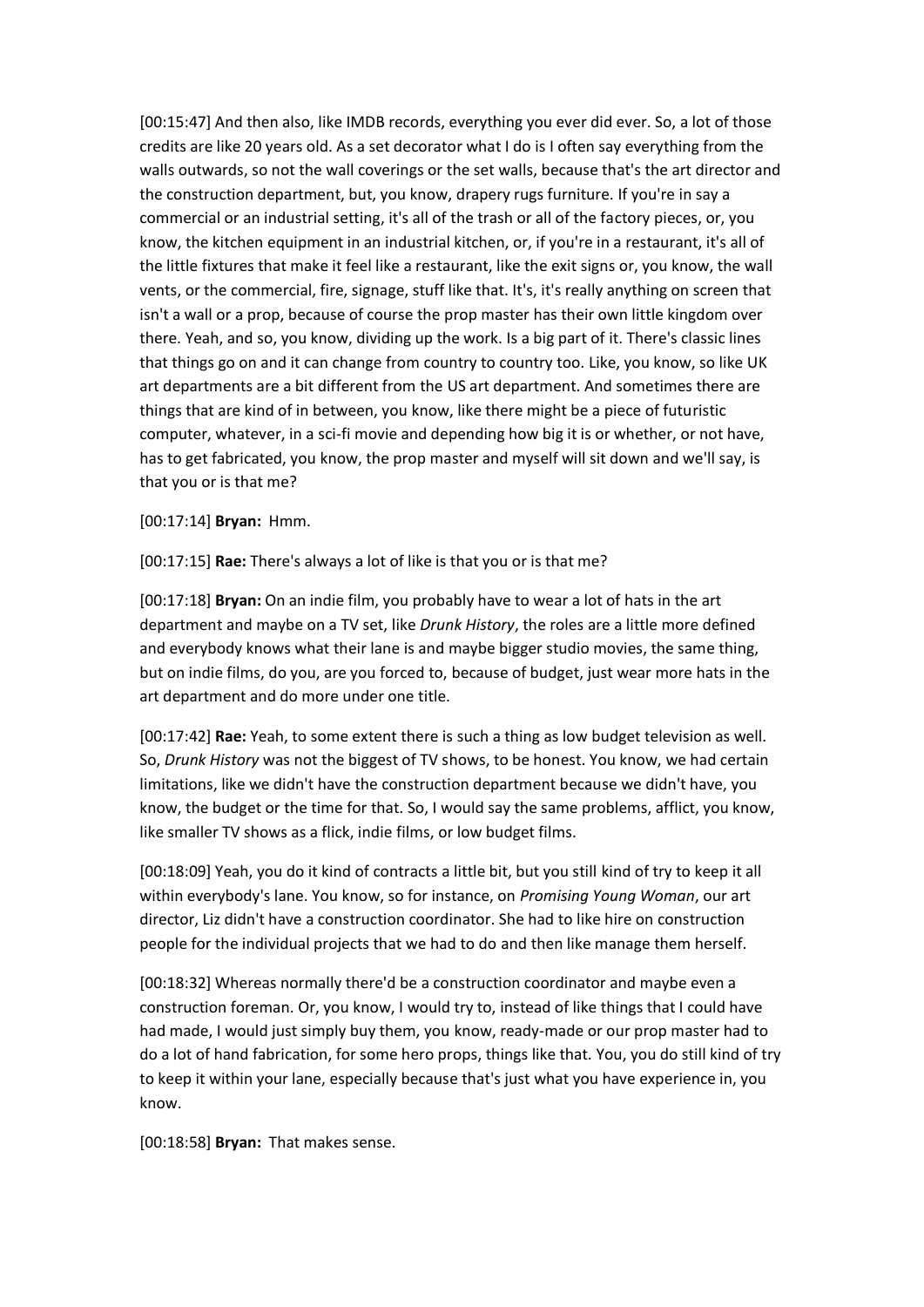[00:18:59] **Rae:** I would not attempt to take over like the graphic design department, no matter how small a project got, because I'm just not good at that.

[00:19:07] **Bryan:** So, in terms of the day-to-day stuff that you do on a film, I would imagine you are there for the shoot, obviously, because things are changing, locations are changing and you need to be there versus the production designer.

[00:19:21] In my understanding from talking to Adri is that the production designer is doing a lot more work in advance, as opposed to being there on a day-to-day basis during the shoot. Is that your experience as well?

[00:19:34] **Rae:** It's really a lot more similar to the production designer. We have, most of our work is done in prep, honestly. You can't dress the set while they're shooting it. That's just a simple fact of life. It needs to be dressed before everybody gets there. And, if you've done your job right, then everyone has seen a lot of pre-visualization materials, so they have a reasonable expectation of what the set looks like and that's okay.

[00:19:59] That's a big part of the prep is like getting people to look at things and saying like, "this is what it's going to look like. Will that work for you? Do you like it?" And then you get onto set, shooting company moves to that set. And I do, what's called opening the set where I just sort of stand there and I'm like, "do you like it? Do you need any changes?" And there's also of course, the on-set dresser who will be there the entire time. And that person's job is just to maintain the set. And, you know, make changes as needed for camera. If someone needs to put a light where that side table is, they pull the side table out and then they put it back when they look back at that direction.

[00:20:38] But really like the goal, you know, the dream is for changes to not be happening during shooting because that is not efficient. And that is a sign that something went wrong in prep, honestly, that you didn't talk about it ahead of time or you didn't decide it. We have this joke in one of the arts departments that I work in, where we say fix it in prep, which is a variation of course, on fix it in post, which is, you know, a joke in productions worldwide, but, you know, that's sort of like a, a toss off like, "Oh, well, you know, we fucked up or it's bad, so we'll just fix it in post we'll paint over it with VFX."

### [00:21:18] **Bryan:** Right.

[00:21:19] **Rae:** But, you know, that's, the goal really is to fix it in the prep and to like figure out what it's going to look like to show it to everybody, get their sign off on it so that when they walk in, they don't go.

[00:21:29] "I didn't think it would look like this", but they walk in and they go, "this is beautiful. This is exactly what we wanted." And then your job is done. And then you can start prepping the next episode or the next set or whatever, because there's always something to be done. That's coming up, you know, next week is coming for you.

[00:21:46] **Bryan:** As you may have noticed. There are great resources and advice mentioned in all our episodes. And for many of them, we actually collect all of these resources for you in one easy place: our newsletter, you can go to dreampathpod.com/newsletter to join. It's not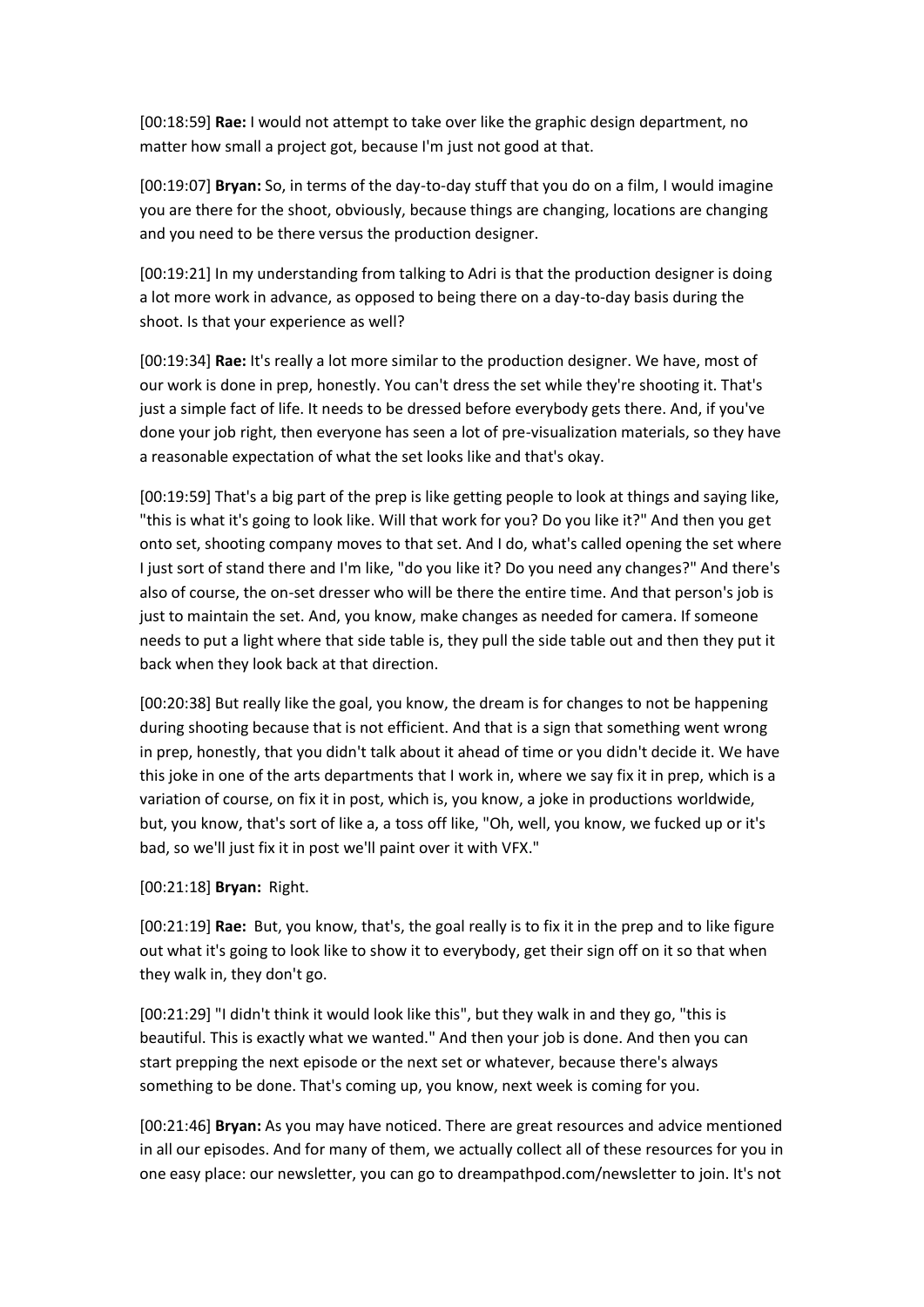fancy, just an email about each week's episode, featured artists and resources to help you on your journey.

[00:22:10] Now back to the interview. One of the fun parts about this film is that some of these sets and locations are so distinct that they're almost characters in and of themselves, the cafe or the coffee shop is one the pharmacy with all of those wonderful colors that are just popping and, you know, kind of that romantic scene that's happening in there, and then of course, the parent's house. Which is almost like a museum of muted colors that are faded from the sun hitting the couch or whatever is just sort of locked in time. And then you have this cabin where the bachelor party happened. That is it's so distinct, and obviously so much thought is put into that in advance.

[00:22:55] My question to you is how much were you working with Emerald to create that vibe for each of those sets in advance so that by the time they were shooting, they didn't have to make the changes and they were fixing it in prep, as you say?

[00:23:11] **Rae:** Oh, we were working together so closely. You know, she would visit the office very often and we had very comprehensive mood boards.

[00:23:19] She's even spoken about our mood boards in her like Oscar interviews, which is great. And they really helped us all get on the same page as to what these sets needed to look like. Our art director Liz Kloczkowski did very detailed set renderings. And, if you see some of them, it's like amazing how much my actual set looks like the renderings.

[00:23:45] You know, we really did deliver what we said we were going to deliver. And, you know, we were very clear about specifically what they could expect. Like the complete overload of like blue and green plaid in the cabin bedroom near the end, we pinned that early on and we were like, yeah, we're going to do this, like, Hunter plaid all over this bedroom, like all over it. Carpets, curtains, bedspread, everything. And Emerald was like, "it's insane. I love it."

[00:24:15] **Bryan:** Plaid overload.

[00:24:16] **Rae:** Exactly. So, you know, and sometimes she would have these ideas that had established, you know, in her head ahead of time. And she'd say, you know what? I would like to see him there.

[00:24:25] Or she would reference certain TV shows or movies. A lot of our references come from like *Murder She Wrote*.

[00:24:33] **Bryan:** That's funny.

[00:24:34] **Rae:** Or you know, nineties or nineties television, because *Promising Young Woman* is also very much a story about the stories that we tell ourselves. The stories that we have in our heads, you know, the, the romcom story, or the revenge story, or, you know, even near the end, like the bachelor party, Vegas stripper story, and how these stories fail us in real life and how, you know, the ways in which they express a mythic truth or the ways in which they fail us. So, with our sets, we're not just referencing real life, we're referencing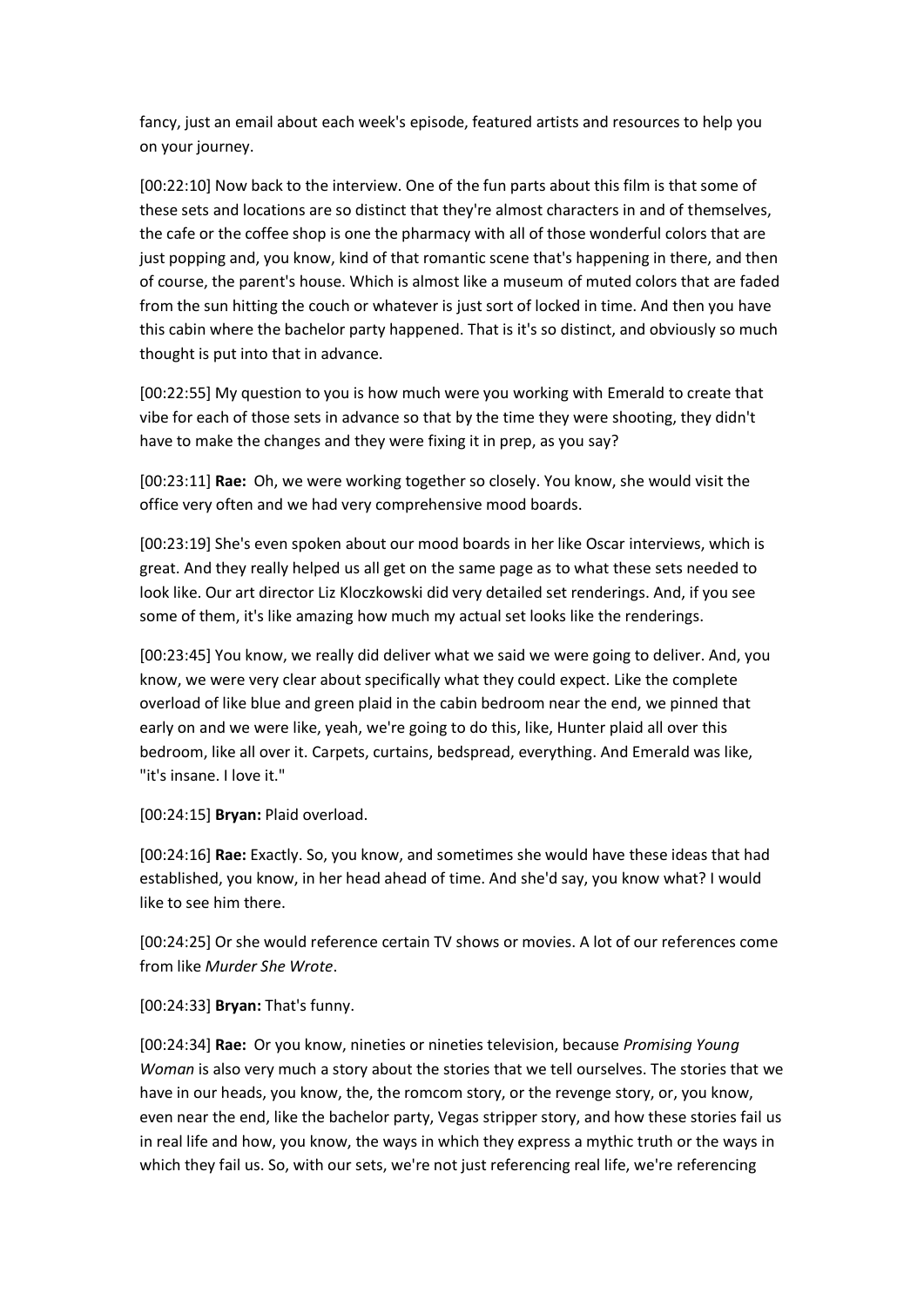like other movie and television sets. So, it's kind of meta in that way. I noticed a really weird similarity between like Saturday night live, did a bachelor party sketch like a week or two ago. And their set looks exactly like my bachelor party sketch to the extent that like, I don't know if we were working off of the same mental image or if it was actually a reference, very curious.

[00:25:39] **Bryan:** Yeah. Or just a rip off. Cause that, that could happen too.

[00:25:42] **Rae:** I wouldn't say rip off, like I would say like a reference.

[00:25:46] **Bryan:** Yeah. Yeah. Just to be charitable and kind to them because you can have parallel paths to the same idea.

[00:25:53] **Rae:** Yeah. And I mean, like we were referencing other movies, you know, dudebro party movies that use the same sort of location. Like "let's all get a house in the country and party dude." So, you know, our references, their references that references their references.

[00:26:07] **Bryan:** Right, right. There's an old saying artists feed off of each other.

[00:26:11] **Rae:** Absolutely. Yeah. Yeah. You know,

[00:26:13] **Bryan:** well, done very well done on *Promising Young Woman* and all of these accolades and award nominations, you know, the Academy awards, the nominations, just incredible to see that type of recognition for this film.

[00:26:29] Let's go back a little bit. I want to know how you got into this business because when I think about getting your foot in the door of the film industry. To me, it's a black box. I'm not in it. I've talked to a lot of filmmakers, a lot of directors and screenwriters, but not a lot of folks who are doing set decoration, production design, and that type of work. So, how did you get your foot in the door?

[00:26:54] **Rae:** Yeah, I think a lot of people outside the business don't know all of the professions that exist. I went to film school. Of course, I actually went to the same film school as Adri, and that's how we know each other. And I went because I had a high school teacher. I was doing a lot of like digital video editing at the time.

[00:27:15] 'Cause it was the nineties and that was, you know, what it was back then. And they said, "Hey, you're really good at this. You should go to film school." And I never really considered that as like a career option that you could like go to college for this and maybe be good at it and maybe get a job in it.

[00:27:30] So, I did, and I started working on student films, you know, the, the other ones that your friends are working on. And I actually thought that I would be an editor to start off with, because that was simply what I had done in high school. But I have always had a natural talent for making things. I'm very crafty.

[00:27:51] I don't come from an art background or any way, a fine art background, the same way that a lot of my peers do, I grew up, you know, building and making things, and I still do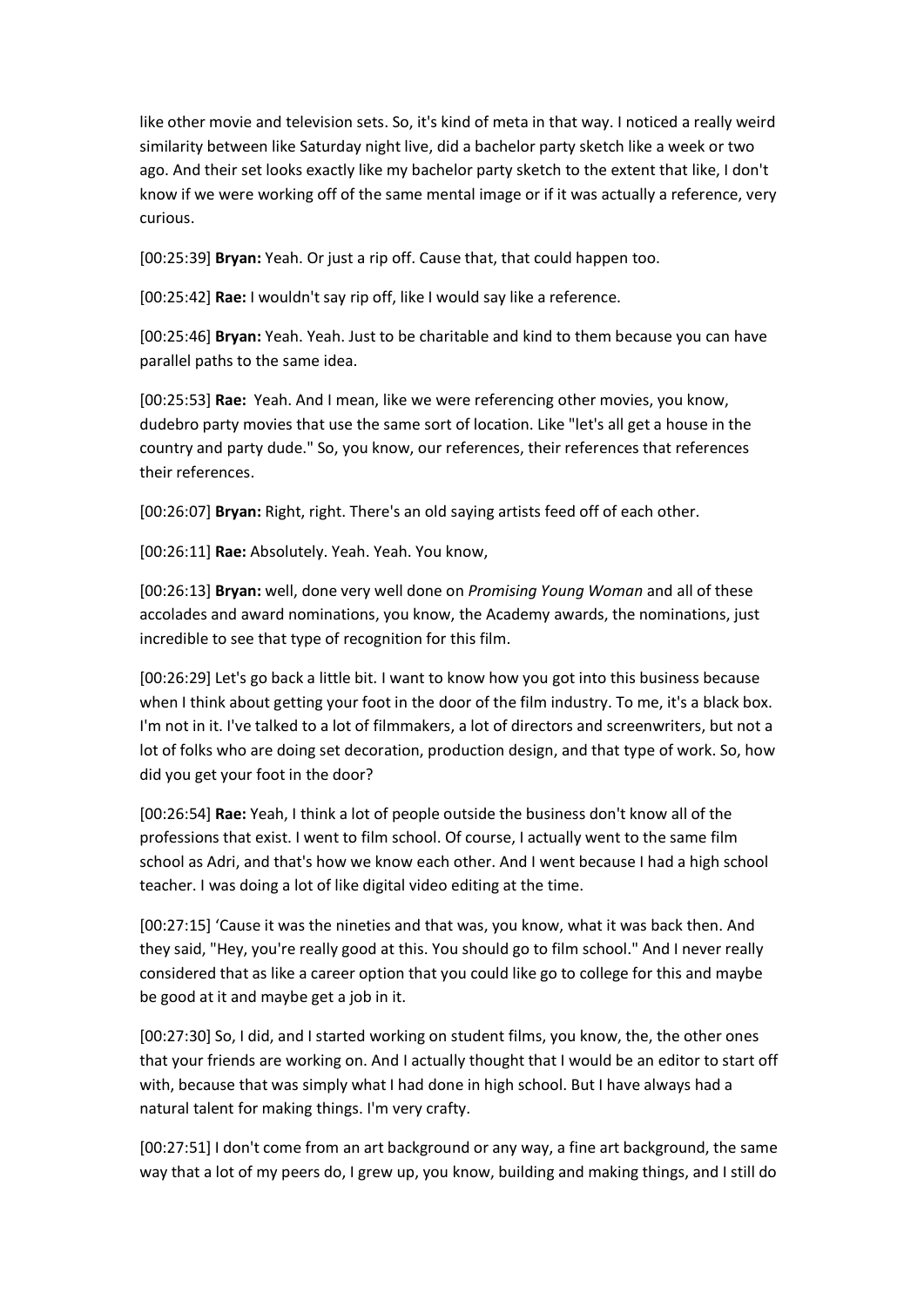just for fun, like this monster behind me. And so when it came down to, you know, helping my friends out with their student films, like I was always the one who knew how to make a college classroom look like a hospital room or whatever you all just sort of like sorting hat yourselves into like different roles.

# [00:28:20] **Bryan:** Yeah.

[00:28:21] **Rae:** Yeah, it's kinda how it happens. Except you do it yourself, obviously. It's like a, you know, it's like a participatory process and then, you know, people grow and change throughout that. I production designed small films, or I would, you know, try out, I think I tried out doing like costumes, or props or, you know, you sort of like do a little meandering path through the departments based on like, what other people need you to do, what you like doing, what you're good at. And it's good to kind of get all those different kinds of experience in different positions. I started working on, you know, bigger student films and then onto like absolutely zero budget, you know, micro, independent movies. And then you start to get like a portfolio and some experience and people started to hire you for the jobs that actually pay, though like, very little, and then, you know, it just keeps going and going and going based on that.

[00:29:19] So, I worked my way up. I worked a few years in Chicago and then I moved out here to Los Angeles. I worked on independent things out here for a little bit. And then, at some point I got into the union that we have out here, and I worked as a set dresser for a few years, which is like the person that carries the furniture.

# [00:29:42] **Bryan:** You know, starting at the bottom. Right?

[00:29:45] **Rae:** Exactly. Yeah. The set dresser is like the person that I direct these days, but it was so good because then you get to see a set, decorator work and you get to look at them and you go, "wow. Like, look at those floor plans you have, look how you decided ahead of time, where it should all go."

[00:30:01] Like how we have these lists of what we should pick up. And then I worked a little bit as a set decoration buyer where you actually go out and find the things, make sure they get picked up. And so, all of that was just working my way towards where I am today, which is the set decorator. And that's the head of the set decoration department.

[00:30:19] **Bryan:** And are you always a freelancer or do you work for, a company?

[00:30:24] **Rae:** We're always freelancers, yeah. There's I don't think there's very rarely such a thing as like an in-house any things you think, like some propmasters, or some, some prop houses have in-house set decorators, but we're freelancers and you know, maybe you take like a longer gig than a shorter one and you get a little bit of stability that way, but is very much sort of like a contract work thing.

[00:30:49] **Bryan:** For my listeners who might be interested in getting into the film industry, how important was film school for you and how important is it for others as you, from your perspective that people that you work with that have been to film school? Haven't been to film school.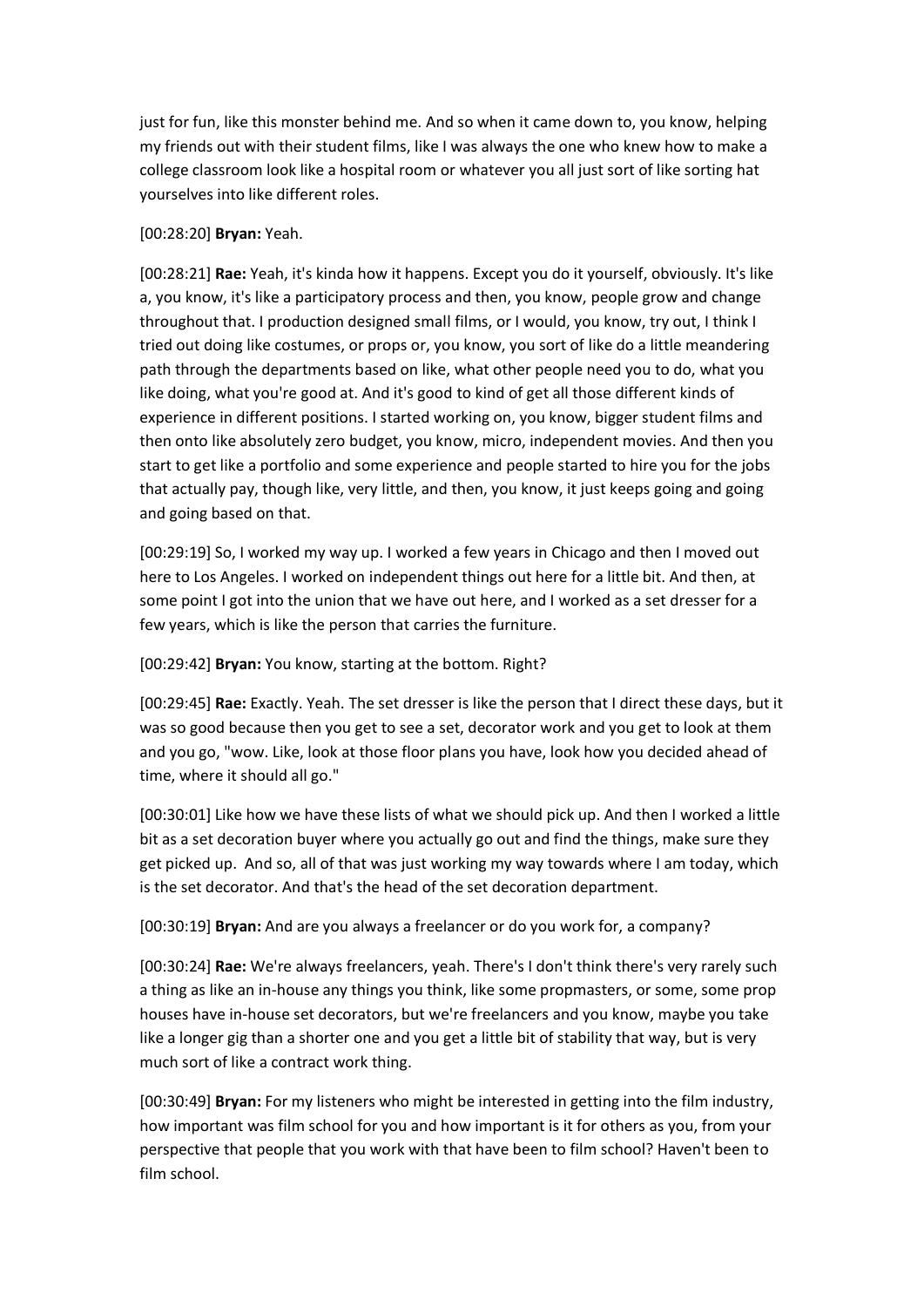[00:31:04] **Rae:** It was important for me because I'm actually very shy naturally and working in film involves working with a lot of different people and getting out there and being proactive. And I needed that structure weirdly to help me like get out there, you know? And so, you know, similarly, if you don't feel like you have an in, or if you don't feel like you kind of know where to go or what to do, it can be very helpful.

[00:31:34] Also these days, a lot of colleges have really caught on to production design. And when I went to film school, there were very few dedicated production design programs, but these days there's a lot and they're very good. And they have very specific like classes about, you know, decorating and shopping and all the different parts of the job.

[00:31:57] So, one could learn quite a bit from that. On the other hand, just experience is also very good. Some people that I know, went to school for something completely different and just sort of jumped into the business and started doing it and worked their way up completely. And that's also incredibly valid.

[00:32:19] **Bryan:** And in terms of your, your day, your week, your month and what you do for a living, what are the things that you enjoy most? And it can be anything from your schedule and the fact that you make your own schedule in terms of the projects you choose. It could be the day-to-day tasks that you do for a director.

[00:32:41] And also, what are the things that you like least about this job? What I'm trying to do is educate my listeners about this particular job in the film industry, so that they can consider it for themselves.

[00:32:53] **Rae:** I do like working with other people, but not like hundreds of them. My job is a little bit offset as a set decorator because I'm a sort of a manager.

[00:33:05] And so I enjoy not having to be in contact with like several hundred people every single day. Cause that's a bit overwhelming, and it's nice to just have like the 10 people in my department. You know, I love shopping and I love furniture. I love history. I love knowing where things came from, and I was always a really big history nerd.

[00:33:23] So that's kind of a thing that keeps me centered in this job is I just love interesting spaces, not just beautiful ones, or well-designed ones, but, you know, I love the spaces of the world. I love learning about people and how they live. And so that kind of curiosity is really like the fire that keeps me going.

[00:33:45] There's a lot of logistics that sort of unavoidable, and there's a lot of, you know, budgets are still a thing and schedules and, you know, I wouldn't say they're my favorite part of the job that you do get used to them and you get good at them. You know, the, the uncertainty of sort of, you know, a good thing, bad thing too, you know, you can take a job for six months and then it just goes away and there's nothing you can do about it.

[00:34:11] And that's a real weird one. So, it's definitely, I would say that it's not for the faint of heart, except like you get used to it, you know?

[00:34:18] **Bryan:** Yeah.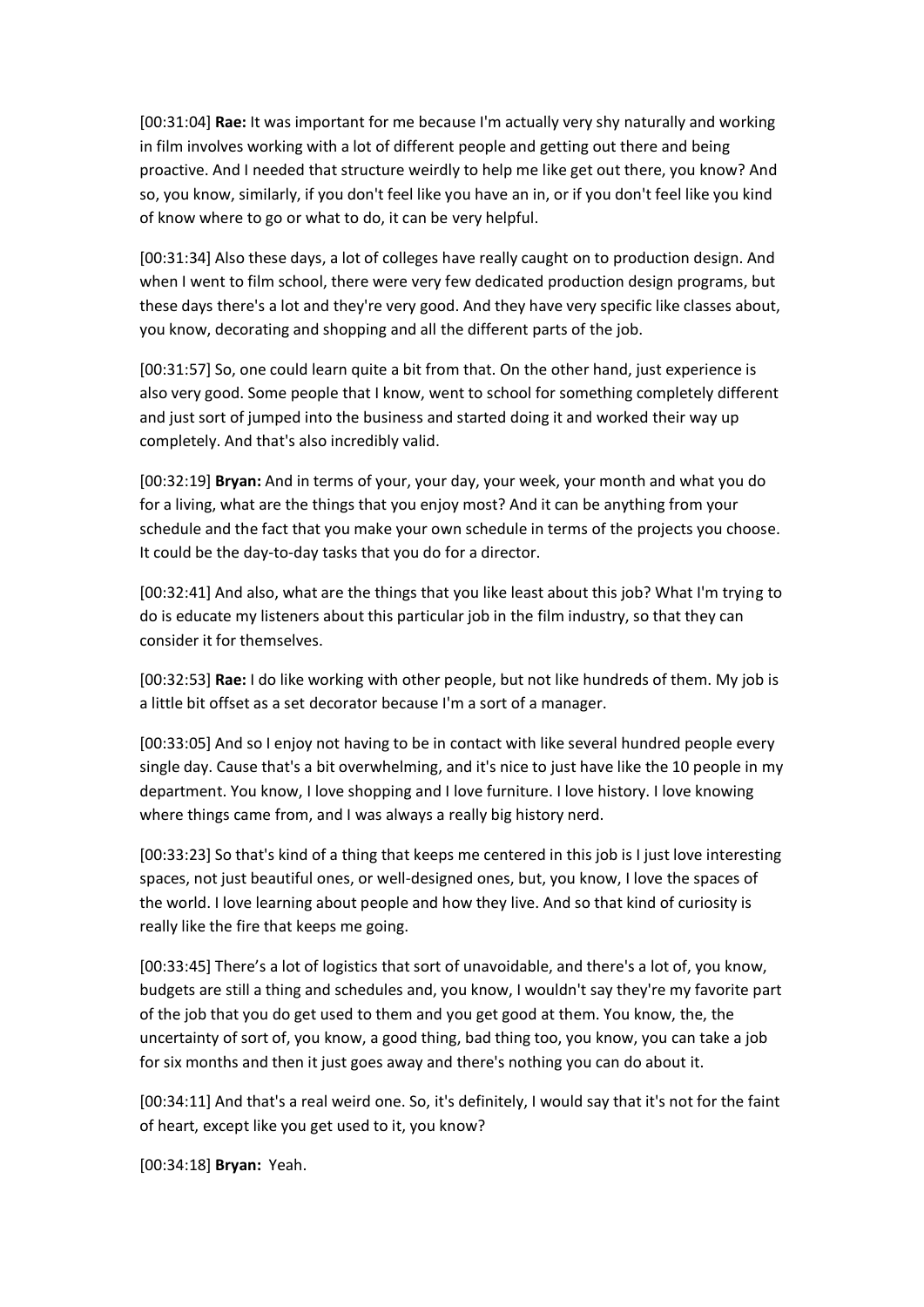[00:34:19] **Rae:** A lot of people say like, Oh, I don't know if I could deal with that kind of uncertainty, but I didn't think that I could either. And then I did, so I think a lot more people have it in them and they realize it is very fast paced.

[00:34:34] The days are very long, and the work is uniformly very hard, but then when it's done, you get to like completely fall apart for, you know, a couple of weeks. And that's nice. It is always different. And that's the thing that also keeps me going, 'cause I get bored all the time. I would get bored, you know, even designing the same house over and over again, and so it's always changing. It's something new every day. It's something drastically new every project, and that, you know, something exciting and that keeps your brain firing.

[00:35:04] **Bryan:** In terms of television versus film, do you have a preference, the steadiness of television, the certainty of it, the schedule, the routine versus, you know, a brand new film project that has a start and an end date.

[00:35:18] What is your preference there? If you have one.

[00:35:20] **Rae:** I used to only want to work on films because you know, that used to be the only place that really art was made. But with the resurgence of or, I suppose that the surgence of prestige TV these days, now there is a level of art happening on television that used to only happen in feature films. Particularly in like big budget event, genre, TV, you know, everyone talks about like *Game of Thrones*, but also things like *Alienist* or *Penny Dreadful* or shows like that.

[00:35:55] People are really starting to realize that they can tell a crazier, weirder story with the limited series. And I think that's great. Structurally the format of television is actually kind of nice because you do get into a pattern and it's just sort of a way to make sense of the madness. Like I said, you know, you open a set it's the first day of the episode or whatever, and you show it to, you know, like the showrunner and the director and everybody loves it.

[00:36:25] And you're like great onto the next episode. And there does get to be a regular cycle of like meetings, prep, you know, shopping, dressing, and you know, like a rotating cycle and it, so it does actually manage to bring some structure and some order to your work. That's kind of one nice thing about television.

[00:36:44] **Bryan:** So, what do you have coming up next? I noticed that there's some reboots happening, a reboot for *Head of the Class* that is going to be on HBO Max, tell us about that.

[00:36:55] **Rae:** That's right. So, I just finished that and that's a pilot. We haven't heard yet whether or not it will go to season, but it's a reboot of the classic eighties TV show, *Head of the Class*, which is about like a cool teacher and their honors class students.

[00:37:14] And this one is like an updated version featuring, you know, high schoolers who are in like a very high achieving high school in Silicon Valley. And their teacher is kind of a burnout from one of the local tech companies, which is very relevant because I'm from the Bay area. And I know a lot of those people, but it was interesting, it's a sitcom and I had never done a sitcom before. And I do think that I prefer single camera. You know, what people think of as narrative television better, but it was nice to try out a different format,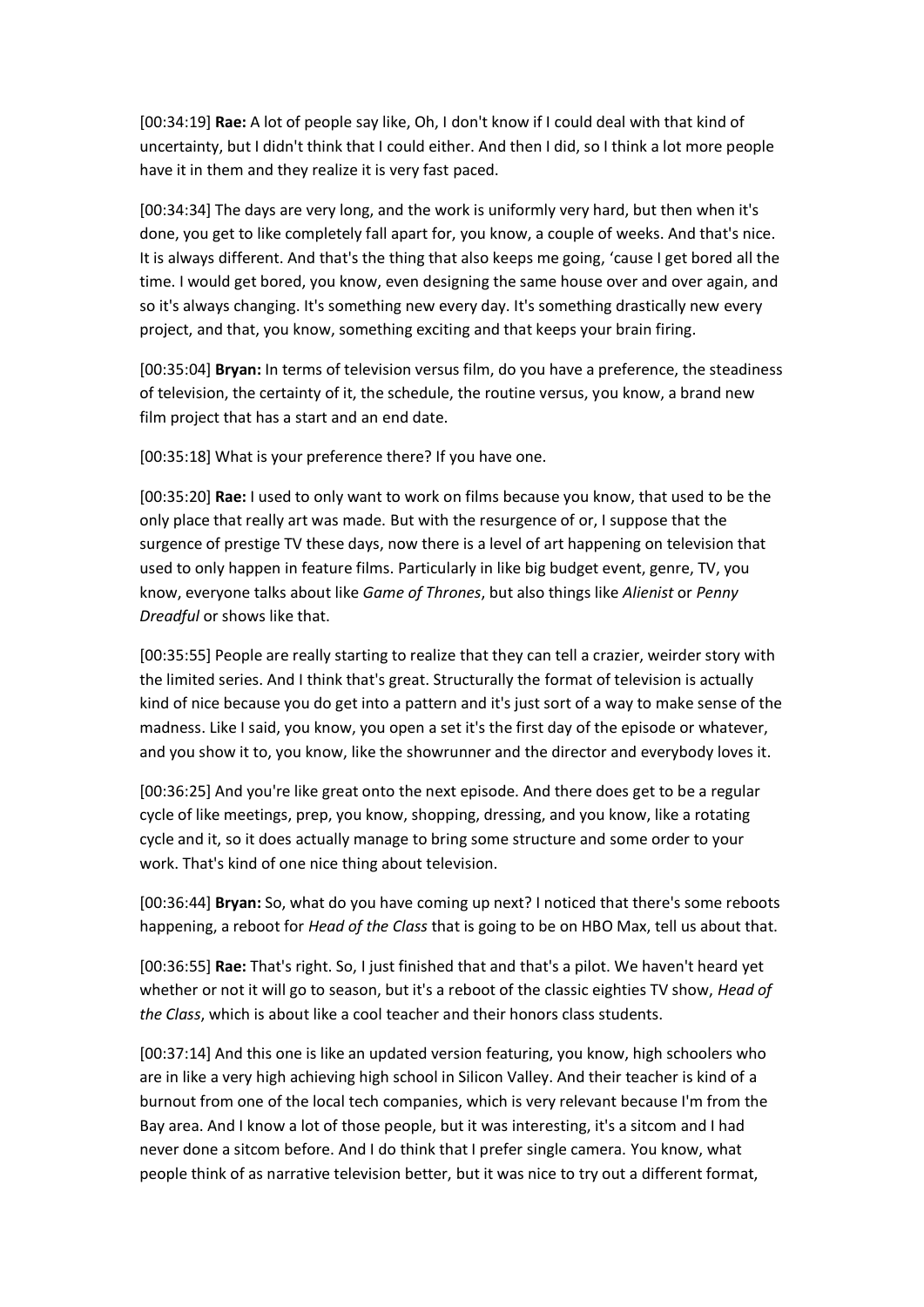and it was one of the, one of the biggest differences was that we didn't have a live studio audience, because of course it's a pandemic. And we shot it in fall of 2020. So we absolutely couldn't have even 50 people, you know, on bleachers watching the show as they usually do. So, the, the actors had to play to absolutely no one, which was probably really weird for them, you know?

[00:38:14] **Bryan:** Not ideal in a sitcom.

[00:38:16] **Rae:** No. Yeah. But we made it work and I did some lovely sets that I'm very proud of.

[00:38:21] The show will be very funny. Hopefully gets picked up and it'll be great for everybody involved. So, that's going to come out at some point, my project before that was the again, reboot of *Supermarket Sweep* and that finished its run in early January. So, if you caught that, that was also something else that I worked on and we were very proud of that as well.

[00:38:43] **Bryan:** And what network is that on?

[00:38:45] **Rae:** That one was on ABC.

[00:38:47] **Bryan:** Okay. Yeah, that's a fun one, I think these reboots are interesting because what they're doing is tapping into this nostalgia that we all have for a different time when, before the pandemic, when things were different in the eighties and nineties, and these are really solid shows that they're rebooting, but it's interesting to see so many reboots happening as opposed to just, you know, brand new content that isn't referencing anything.

[00:39:13] **Rae:** Yeah. And the reboot mania started before the pandemic. And a lot of people do attribute it to just, you know, Hollywood being lazy. But the interesting thing to me is if you go back and look at, say, you know, Hollywood history and like the thirties or in the fifties or whatever, there were maybe not as many reboots as there are right now, but there was still quite a few, like there's a movie series called "The Golddiggers of" fill in the year here.

[00:39:38] And they did like four of those. Like the Golddiggers in 1938 and the gold diggers, the 1942, the remade *Scarface*, like a billion times, you know, before the opportunity version, there was just a like classic, you know, a New York Italian mobster version. Then I think there were like two versions of that. So it's not-

[00:39:58] **Bryan:** *Dirty Dancing* was remade, yeah.

[00:40:00] **Rae:** Really?

[00:40:00] **Bryan:** Yeah. A lot of remakes.

[00:40:03] **Rae:** Yeah, so even before the 2000s or so Hollywood did a lot of remakes, and it wasn't regarded so much as a reboot or remake as it was just we're updating it. Part of it was like, you know, they were updating it from like the color era from the black and white era to the color era or like from a silent to a talky. But it is weirdly not a new phenomenon.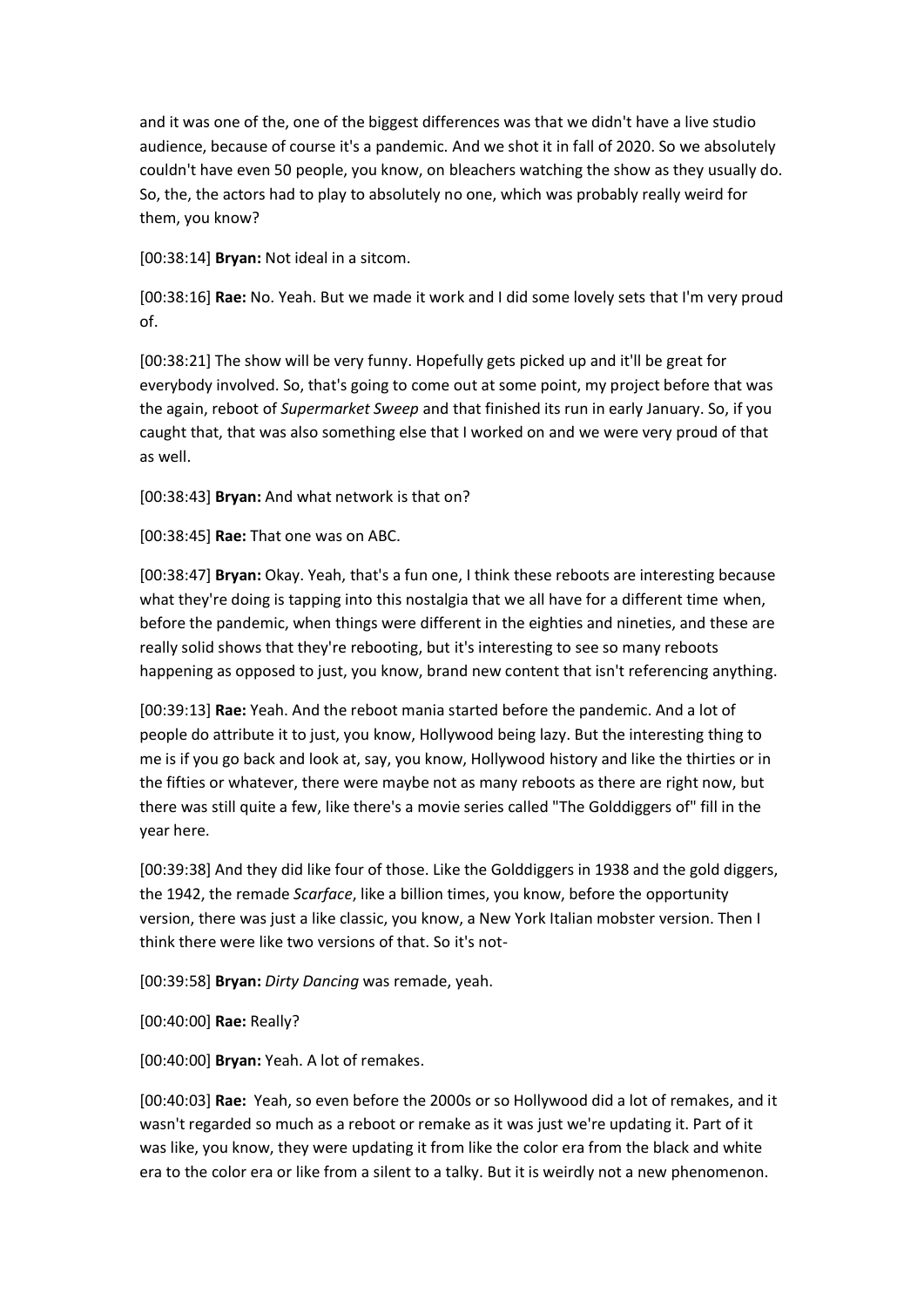[00:40:25] **Bryan:** Yeah. And also your work on *Gilmore girls*. I noticed you did a revival of *Gilmore girls* in 2016. My kids have watched that series and my wife probably five separate times all the way through. They just love it.

[00:40:40] **Rae:** I've done so many rebates. It's crazy. Yeah, and that show has some just mega fans.

[00:40:46] It's amazing. I was actually the speaking of, I was the set decoration shopper on that. So, there was a set decorator that we all worked for, Linda Spirits and the decorator who did *Empire Records* actually.

[00:41:00] **Bryan:** Oh cool.

[00:41:01] **Rae:** Just a classic of the nineties. And so, she was the set decorator. And then, you know, she would give us lists or sets or talking points or, you know, sort of crucial areas.

[00:41:14] And we would go out and get a certain thing. Like I would get the furniture for the seating areas at Chilton school, or I would get, you know, petticoats to hang up at Ms. Petty's dance school or truckloads of candy to fill up the candy shop. In stars hollow, you know, little projects like that. Yeah.

[00:41:35] Again, different every day, always, you know, super weird. And they're writing three set, decoration shoppers on that show, it was a big, big job. We had a lot of work to do. And that was just the revival. And that wasn't even the original series, because that was, I think, a good 10 or 15 years before that. But that was a, that was a really fun and really interesting job.

[00:41:56] And I learned a lot, you know, cause at that point you're basically assisting a set decorator in their job, and you get to see how they do it and learn things from them. So

[00:42:05] **Bryan:** I'm going to tell my listeners where people can find you. You have one of the coolest website URLs I've ever seen, radioactive.net, your, your personal website.

[00:42:16] That's so cool. Thank you. And you're also on Instagram @radioactive, right? Any other places where people can find you and reach out to you with questions and interact with you on the web?

[00:42:30] **Rae:** I think that's it. It's the website and Instagram and, you know, I'm, I'm not on tech talk or anything like that, but you know, my email address is on my website and it's sort of a blended personal and professional Instagram.

[00:42:43] So, you know, there might be photos of food on there. If you go. That's.

[00:42:49] **Bryan:** Right on Rae Deslich, it's been such a pleasure to talk to you and learn about this industry and congratulations on *Promising Young Woman*, what a fantastic project to be part of.

[00:42:59] **Rae:** Wonderful. Thank you so much for having me.

[00:43:02] **Bryan:** Hey, thank you for listening and I hope you enjoy today's episode.